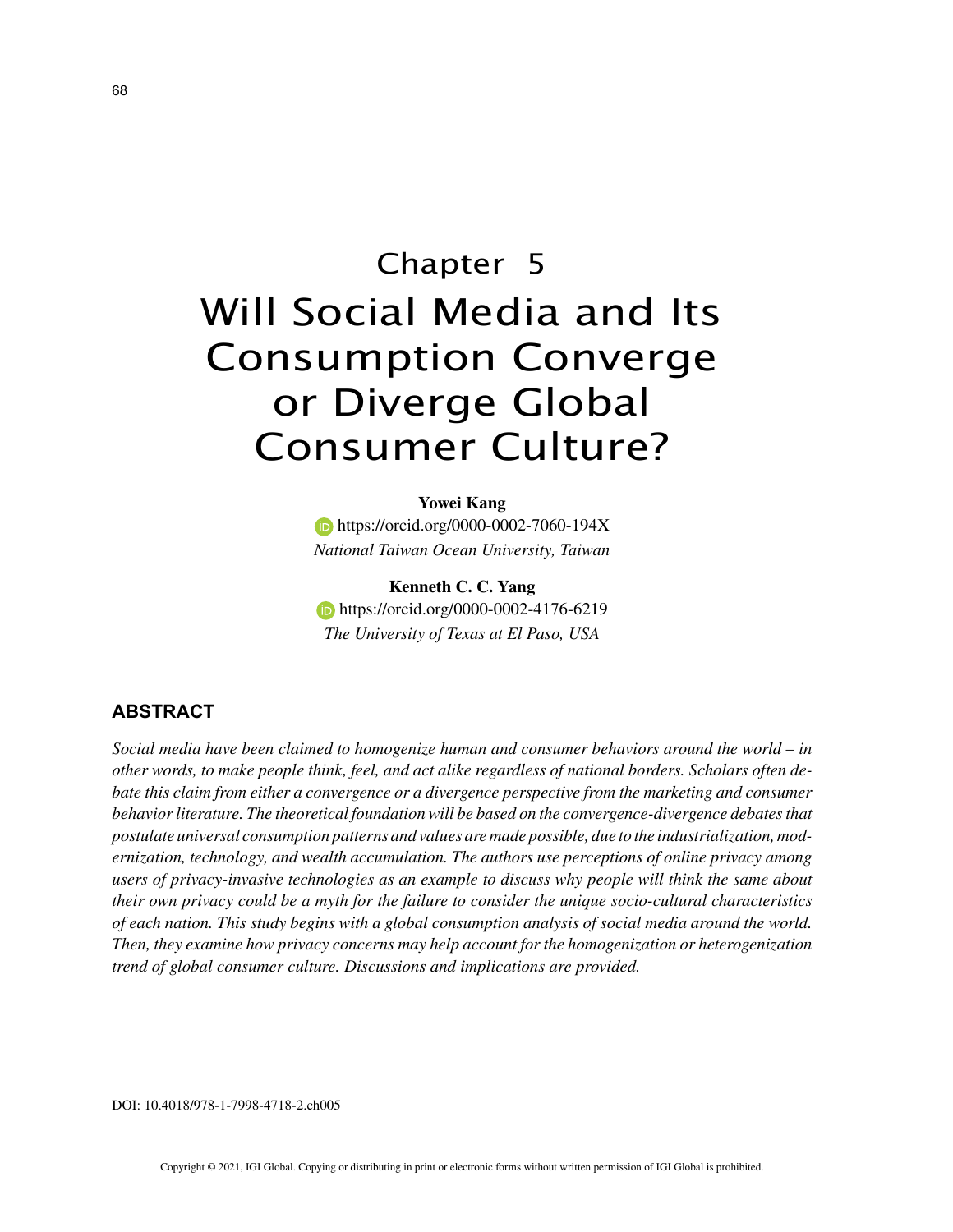## **INTRODUCTION**

## **The Rise of Social Media Ecosystem**

Advances in contemporary Information-Communication Technologies (ICTs) are predicted to increase connectivity among consumers and lead to their spending behaviors (Ozturk & Cavusgil, 2019). The term, ICTs, often refer to technologies such as the Internet, World Wide Web, mobile technologies, even smart TV that have included social shaping and consequences (Dutton, 2001; Irion & Helberg, 2017). Recently, the popular Chinese mobile app, Tiktok, has been said to collect users' location, social media contacts, age, and phone contact information (Luna, 2020). These technological developments have led to the rise of a global market where consumers are exposed to similar lifestyles (Frith & Mueller, 2003 cited in Choi & Ferle, 2004; *We Are Social*, 2020). Social media, like many of these contemporary technological innovations, has been claimed to affect consumer behaviors (Voramontri & Klieb, 2019). In a similar vein, social media are likely to homogenize global human and consumer behaviors around the world--- in other words, to make people think, feel, and act alike regardless of national borders (De Mooij, 2019). This claim is in line with what many media and communication scholars have proposed to emphasize the role of media on the emergence and homogenization of global culture (Mustapha, Azeez, & Wok, 2005).

According to Statista (2018, May), the number of social media users around the world has grown from 0.97 billion in 2010, 2.14 billion in 2015, to 2.96 billion in 2020. The number is expected to grow to 3.09 billion in 2021 (Statista, 2018, May). The average worldwide penetration rate of social media has reached 49% (*We Are Social*, 2020) to generate potential and widespread impacts on society. *We Are Social* (2020) has also reported the global Internet users have surpassed over 4.5 billion, while the number of social media users around the world is 3.8 billion, suggesting the rapid rise of social media to influence human society to the extent that the Internet has created. The social media ecosystem is composed of various interconnected applications, including blogs, consumer opinion platforms, micro-blogging sites, social networking sites (Han et al., 2019). The rapid development of social media ecosystem has led some industry pundits to observe the homogenization among social media companies that offer overlapping features in their respective applications (Morgan, 2016).

According to *We Are Social* (2020), the most popular social platform is Facebook, with its global users of 2,449 million users, followed by *YouTube* (2,000 millions), *WhatApps* (1,640 millions), *Facebook Messenger* (1,300 millions), *Weibo/WeChat* (1,151 millions), *Instagram* (1,000 millions), *Douyin/Tiktok* (800 millions), and *QQ* (from China) (731 millions). A report by eBizMBA (2017) observes that the top five most popular social media platforms, on the basis of estimated unique monthly visitors, are *Facebook*, *YouTube*, *Twitter*, *Instagram*, and *LinkenIn* (cited in Koohang, Paliszkiewicz, & Goluchowski, 2018).

The growing importance of social media as part of contemporary human experiences is also attributed to their widespread applications in many marketing activities (Burton, Mueller, Gollins, & Walls, 2017; Grewal, Stephen, & Coleman, 2019; Ham, Leee, Hayes, & Bae, 2018). These scholars have observed that social media have played an essential role as part of the integrated marketing communication platforms to foster relationships with consumers by providing entertaining and informative contents (Burton et al., 2017). For example, Grewal et al. (2019) employ five experiments to examine whether product postings on social media can reveal consumers' own identity to help marketers increase their subsequent purchase intention. Other marketing researchers have also explored the underlying motivations that consumers simulcast branded contents across different social media platforms (Ham et al., 2018). Their